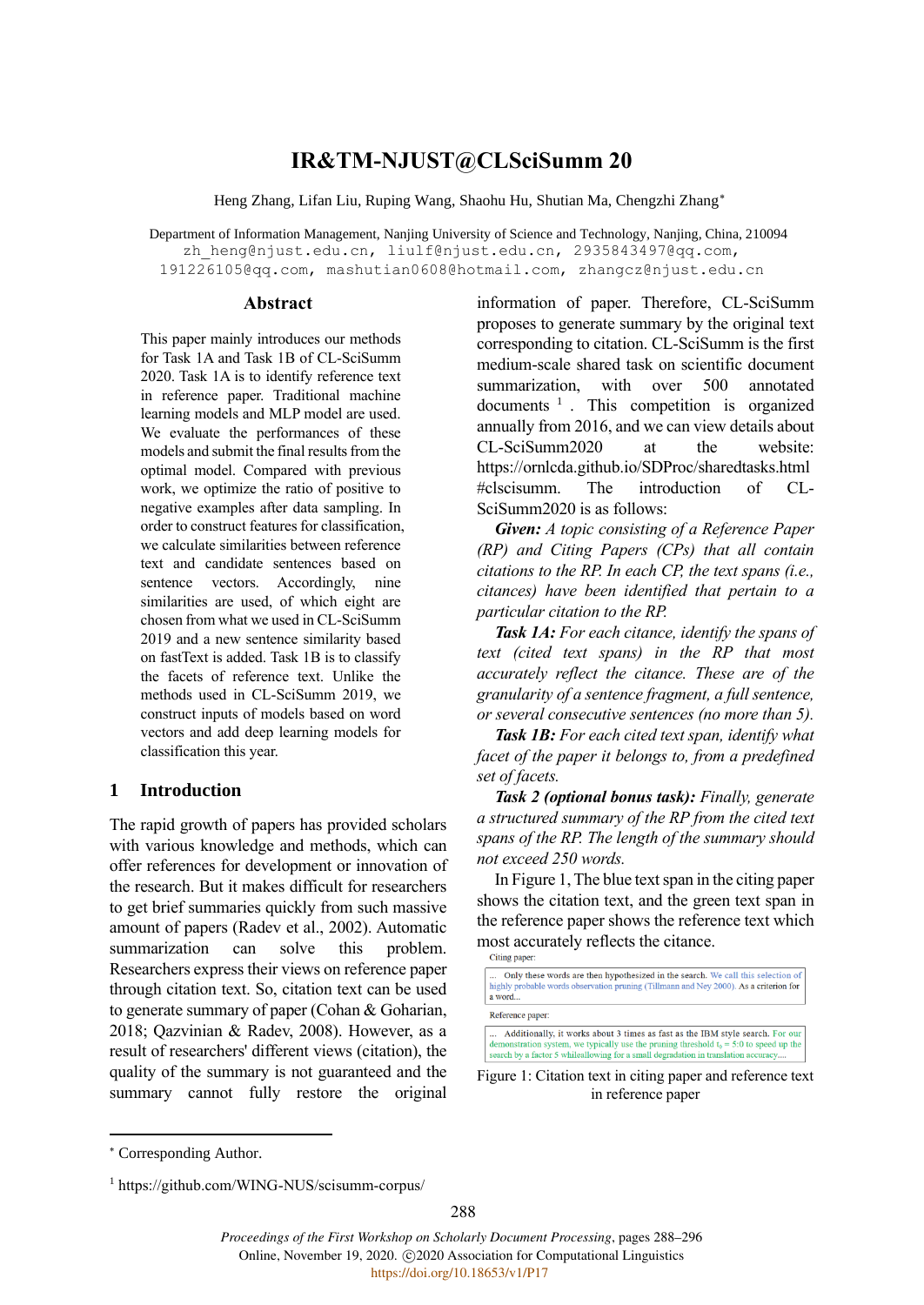Our team has participated in the CL-SciSumm competition in 2017 (Ma et al., 2017), 2018 (Ma, et al., 2018) and 2019 (Ma et al., 2019). For Task 1A, a similarity-based negative sampling strategy is applied to construct the training set. Nine similarity features and sentence vectors are used to represent citation text and candidate sentences. Then we employ traditional machine learning methods and build MLP model to identify the reference text in reference papers. For Task 1B, sentence vectors are generated based on word frequency and word vector. Traditional machine learning models and deep learning models are built to identify the facets. As for Task 2, cosine similarity is calculated between reference sentences and the original abstract based on their sentence vectors. Then sentences are selected to construct summary according to their similarities, and length of the summary does not exceed 250 words.

Compared with previous work, we make changes in following steps. In Task 1A, we optimize ratio of positive to negative examples after negative sampling. The structure and parameters of MLP model are adjusted to get better results. For Task 1B, we first try to use word vector to construct inputs of models. And the result has been improved about 10% at accuracy score.

# **2 Related works**

## **2.1 Identification of the citation text spans**

As for the related work of Task 1A, most previous teams solved it by using classification models, and they constructed different features as input of models. Some researchers used three types of classification features, namely similarity-based features, rule-based features and location-based features (Jaidka et al., 2017). Ma et al. (2017) extracted several features at the words level from the citation text spans in the training set to calculate the corresponding similarities, such as IDF similarity, Jaccard similarity, Dice similarity, Word2Vec similarity and so on.

In recent years, machine learning models are mostly used for the identification of citation text spans. Mei and Zhai (2008) highlighted the importance of citance, and they proposed a method to generate the abstract of the cited document by extracting the most influential sentences in the document. The machine learning models mainly include classification models and ranking models.

Yeh et al. (2017) used classification models, such as SVM (Support Vector Machines), DT (decision trees), KNN (K-Nearest Neighbors) and so on in the identification of citances. Their method performed well with competitive results when it was evaluated using the CL-SciSumm 2016 datasets. In ranking models, sentences were sorted based on the integration of multiple features. Lu et al. (2016) constructed word-level (e.g. TF-IDF similarity and Jaccard similarity) and topic-level features (based on LDA model) separately and used the learning-to-rank algorithm to identify cited text spans. Their results showed that Jaccard similarity achieved better F measures, and the performance of topic similarity features varies slightly among different number of topics. Additionally, Moraes et al. (2016) investigated cosine similarity with multiple incremental modifications and SVMs with a tree kernel. They calculated the similarity not only between reference and citance sentences, but also between the reference spans and the citance sentences.

In summary, the current research about identification of citation text spans mainly includes feature construction and model selection. Most of the researches attempt to construct a huge feature system for model training and learning. As for model selection, most of the works are based on traditional machine learning models or sorting algorithms.

## **2.2 Identification of the facets of reference text**

Task 1B is to identify the facets of reference text. It provides 5 facets in this task. Most teams in previous CL-SciSumm competitions used rulebased methods, because the amounts of different facets of reference text are imbalanced (Ma et al., 2018). In the learning process of the classification algorithms, the result tends to focus on the facets with most samples. This problem will have a huge impact on model training (He & Garcia, 2009). He et al. (2008) reviewed researches about learning from imbalanced data, then they highlighted that the opportunities and challenges to solve this problem would be a new research field in the future research. Ma, et al. (2018) combined the NN algorithm with the SMOTE algorithm to make training data and extend the penalty factor in the processing of imbalanced datasets, and NN algorithm behaved best on testing data.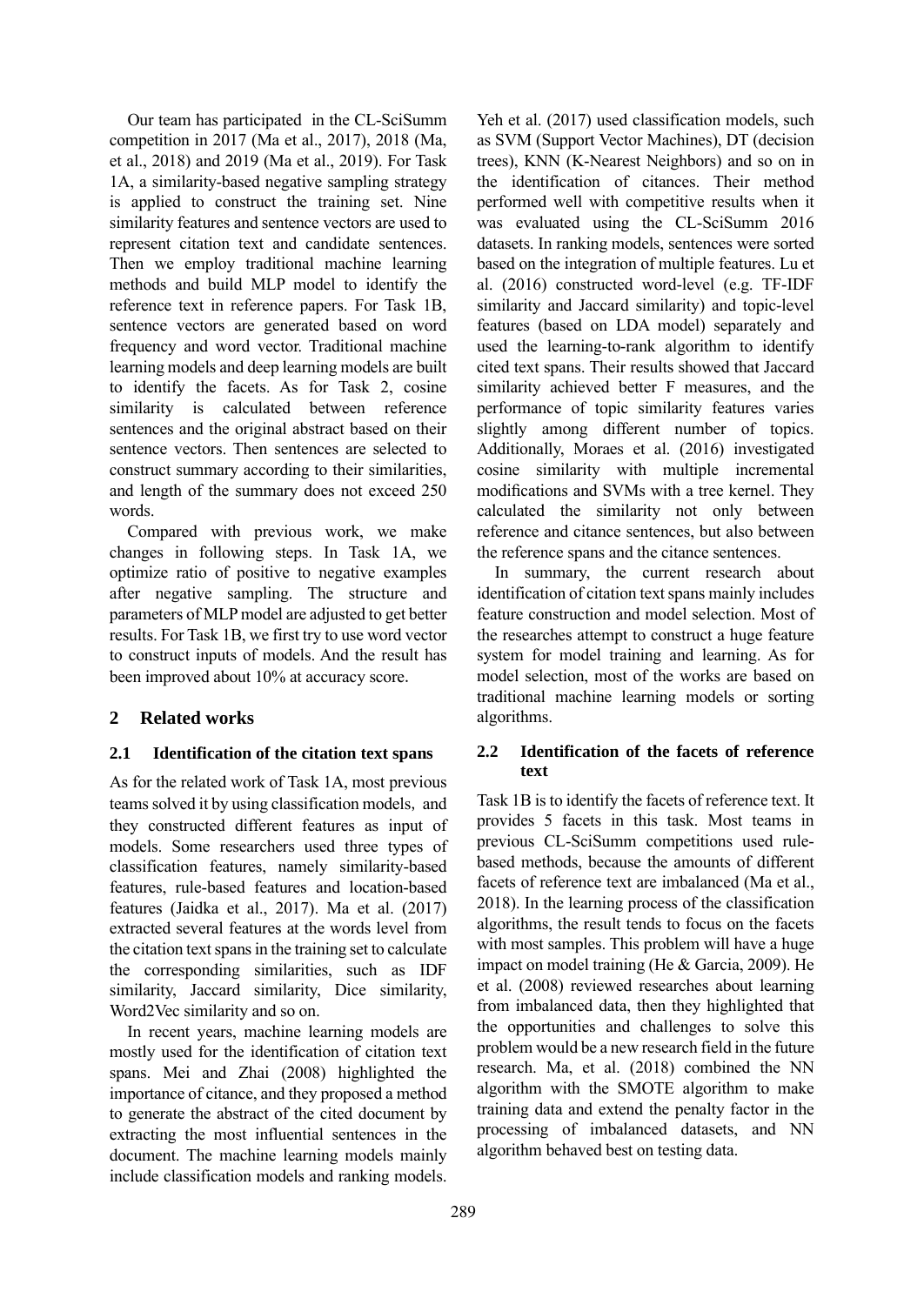There are plenty of researches about identifying the facets of reference text, rule-based methods and statistical-based methods are widely used. Wang et al. (2012) proposed an orderly clue phrase matching method and got 62% accuracy and 42% recall. Sándor et al. (2006) presented two natural language processing systems to help researchers rapidly accessing relevant knowledge in text. Agarwal et al. (2011) used two statistical machine learning models, SVM and NB, to classify the facets of reference. And they found that the classification result of SVM was better. Aggarwal and Sharma (2016) determined the facets based on the location of the cited text spans. Li et al. (2019) used the Word2Vec and the CNN model to calculate the sentence similarity, and further apply CNN to classify the facets of reference texts. They indicated that the features of high frequency word and subtitle are important in the identification of facets.

In summary, in the researches about classification of facets, the approaches applied in this task mainly include rule-based methods and statistical-based methods. However, because of the limited experimental dataset and the imbalance in the number of samples in different facets, these two methods are difficult to learn the relevant features of the facets more accurately and efficiently.

# **3 Methodology**

Before introducing the methodology of each task, we define some concepts to avoid ambiguity in the following description.

|                        | rable 1: Concepts and their definitions                                                                                                                                                       |
|------------------------|-----------------------------------------------------------------------------------------------------------------------------------------------------------------------------------------------|
| Concept                | <b>Definition</b>                                                                                                                                                                             |
| Citation<br>text       | It is "Citance" in introduction of Task<br>1A, and it consists of one or several<br>sentences from citing paper. See blue<br>highlighted span in Figure 1.                                    |
| Reference<br>text      | It is "cited text spans" in introduction<br>of Task 1B, and it consists of one or<br>several sentences from reference<br>paper. See green highlighted span in<br>Figure 1.                    |
| Facets                 | It is the type of reference text, there is<br>predefined set of facets:<br>a<br>"Method Citation",<br>"Result Citation", "Aim Citation",<br>"Implication Citation",<br>"Hypothesis Citation". |
| Candidate<br>sentences | Citation text and candidate sentences<br>as a pair of input to models. And<br>candidate sentences contain reference<br>text as positive samples and sentences                                 |

 $T_{\rm eff}$  is concepts and the first and the first and the first and the first and the first and the first and the first and the first and the first and the first and the first and the first and the first and the first and

|                   | selected from reference paper as |  |
|-------------------|----------------------------------|--|
| negative samples. |                                  |  |

## **3.1 Task 1A based on negative sampling**

In Task 1A, we are given citation text to find the corresponding sentences in the reference paper. This task can be regarded as a binary classification task. For a citation text, it is need to identify the classification labels of all sentences in the reference paper. There are two classification labels: "1" or "0". If "1", it means that the sentence belongs to the correct reference text. If "0", it means that the sentence is not. Figure 2 shows our research framework of Task 1A. Firstly, preprocessing is conducted for the data extracted from data set. Secondly, training data is constructed by negative sampling. Then, nine similarities are calculated between citation text and candidate sentences, which are used as features to construct input of traditional machine learning models. Additionally, MLP model is built based on sentence vector. Finally, these models are evaluated with Precision  $(P)$ , Recall  $(R)$ , and  $F_1$ value  $(F_1)$ .



Figure 2: Framework of Task 1A

**Negative sampling:** 753 pairs of citation text and reference text are extracted from annotation in "Training-Set-2018", and they are used as positive samples (label "1"). Citation text and other arbitrary sentences in reference papers can be regarded as negative samples (label "0"), but the number of negative samples is too huge. In order to balance positive and negative samples, negative sampling based on sentence vector similarity is performed. We calculate the average of all word vectors in the sentence and obtain a new vector to represent the sentence. Then, cosine similarities are calculated between the citation text and all sentences in reference paper (apart from the reference text annotated). Next, sentences are chosen from the highest, lowest, and middle similarity levels to form negative samples. Through comparative experiments, the ratio of the number of positive to negative samples is finally determined as 1:6 (two sentences with the highest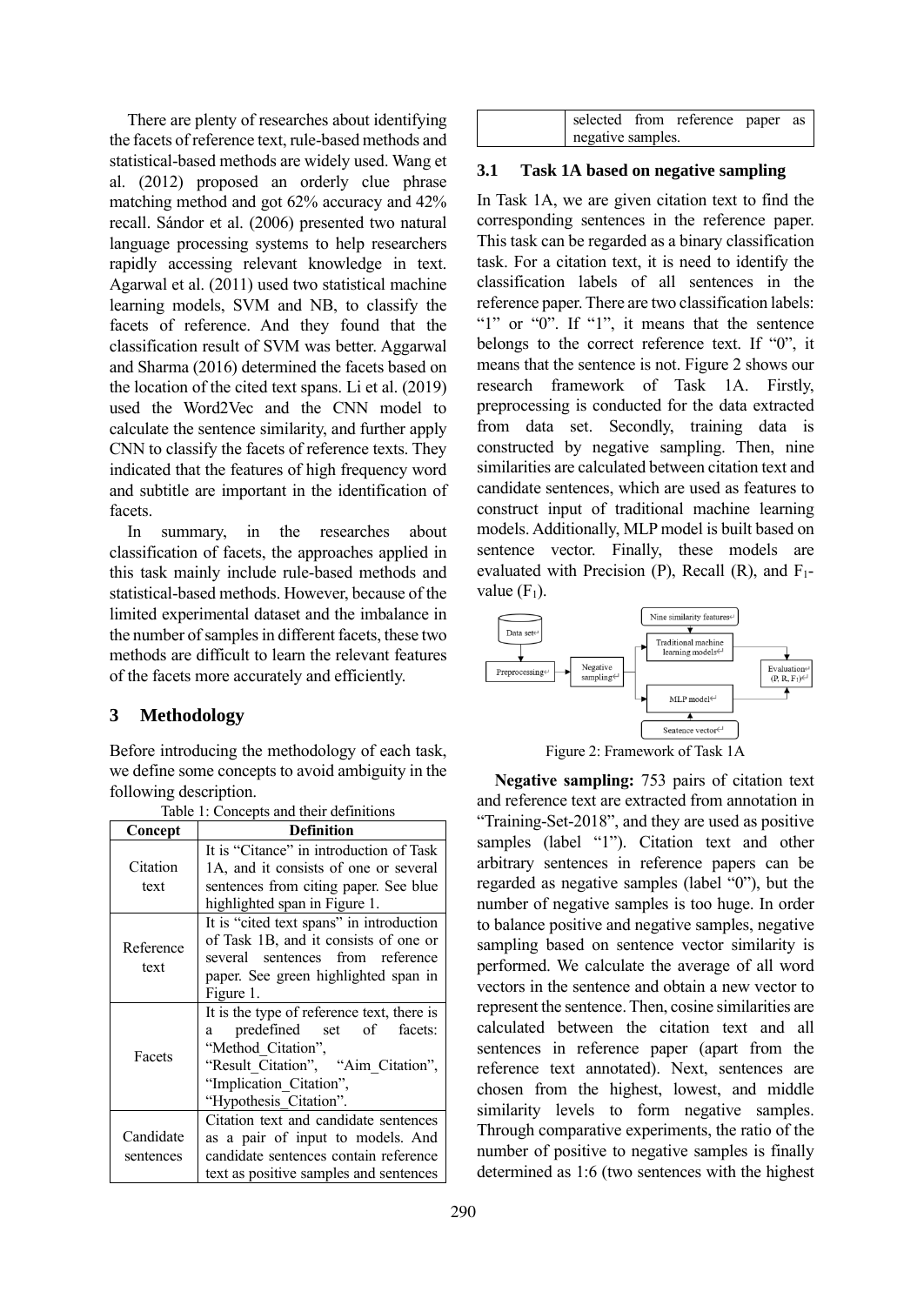similarity, two sentences with the lowest similarity, and two sentences with medium similarity as negative samples).

**Using traditional machine learning models to identify reference text:** The first idea is to use traditional machine learning methods to solve Task 1A. We calculate multiple similarities between citation text and candidate sentences as features. It is worth noting that candidate sentences contain reference text and 6 negative samples, citation text and reference text are regarded as a whole respectively to calculate their sentence vectors. Nine similarity indicators are selected and they are showed in Table 2. Then several machine learning models are trained for classification. These models contain Support Vector Machine (SVM) (Cortes and Vapnik, 1995), Naive Bayesian (NB) (McCallum et al., 1998), K-Nearest Neighbor (KNN) (Altman, 1992), Decision Tree (DT) (Quinlan, 1987), Random Forest (RF) (Ho, 1995) and ensemble learning tool (Xgboost<sup>2</sup>).

Table 2: Nine similarities as features

| <b>Similarity</b>                    | <b>Description</b>                                                                                                                                                                                                                                                                         |  |  |
|--------------------------------------|--------------------------------------------------------------------------------------------------------------------------------------------------------------------------------------------------------------------------------------------------------------------------------------------|--|--|
| Jaccard<br>similarity                | Segment setence1 and setence2 into set<br>of words, denoted as $s_1$ and $s_2$<br>respectively, and calculate the division<br>of the intersection and union between<br>two sets. Its formulation is as follows:<br>$J(s_1,s_2) = \frac{len(s_1 \cup s_2)}{len(s_1) + len(s_2) - len(s_1)}$ |  |  |
| Dice<br>similarity                   | Segment setence1 and setence2 into<br>sets of words $(s_1, s_2)$ . Its formulation is<br>as follows:<br>$2 * intersection(s_1, s_2)$<br>$length(s1) + length(s2)$                                                                                                                          |  |  |
| Word<br>Overlap                      | Segment setence1 and setence2 into<br>sets of words, and calculate the number<br>of overlaps between them.                                                                                                                                                                                 |  |  |
| Bigram<br>Overlap                    | Segment setence1 and setence2 into<br>sets of bigrams, and calculate the<br>number of overlaps between them.                                                                                                                                                                               |  |  |
| Longest<br>Common<br>Subsequen<br>ce | Denote setence1 and setence2 as two<br>sets of sequences with words as basic<br>unit, find the longest subsequence (not<br>necessarily consecutive in original<br>sequences) common of them.                                                                                               |  |  |
| Longest<br>Common<br>Substring       | Denote setence1 and setence2 as two<br>sets of strings with words as basic<br>units, and find the longest string(s) that<br>is a substring(s) (required to occupy<br>consecutive positions within<br>the<br>original strings) of them.                                                     |  |  |

| Levenshtei<br>n distance    | Calculate the average of Levenshtein<br>distance (the minimum number of<br>single character edits required to<br>change one to the other) for all the<br>words between setence1 and setence2.                        |
|-----------------------------|----------------------------------------------------------------------------------------------------------------------------------------------------------------------------------------------------------------------|
| Word2Vec<br>similarity      | Represent words as<br>$low-$<br>dimensional and dense distributed<br>representation by Word2Vec<br>algorithm and calculate the average<br>of the similarity between words<br>from two sentences via cosine<br>value. |
| 3<br>fastText<br>similarity | Represent words as<br>$low-$<br>dimensional and dense distributed<br>representation by fastText<br>algorithm and calculate the average<br>of the similarity between words<br>from two sentences via cosine<br>value. |

**Using MLP model to identify reference text:**  The second idea is to use deep learning models. Word2Vec(Mikolov et al., 2013) and fastText are used to train word vectors. And we calculate the average of all word vectors in sentence to get sentence vectors. Vector of citation text and vector of candidate sentence are concatenated as input of models. We build MLP model and adjust hidden layers and parameters for optimization.



Figure 3: Framework of MLP model in Task 1A

The framework of MLP model is shown in Figure 3. The input of the model is concatenated sentence vector from citation text and reference text. Concatenated sentence vector passes through two hidden layers, and then passes through the sigmoid layer. We get the probability of two labels through the output layer and set a threshold to determine which label the candidate sentence belongs to. It should be noted that the activation

<sup>2</sup> https://github.com/dmlc/xgboost

<sup>3</sup> https://github.com/facebookresearch/fastText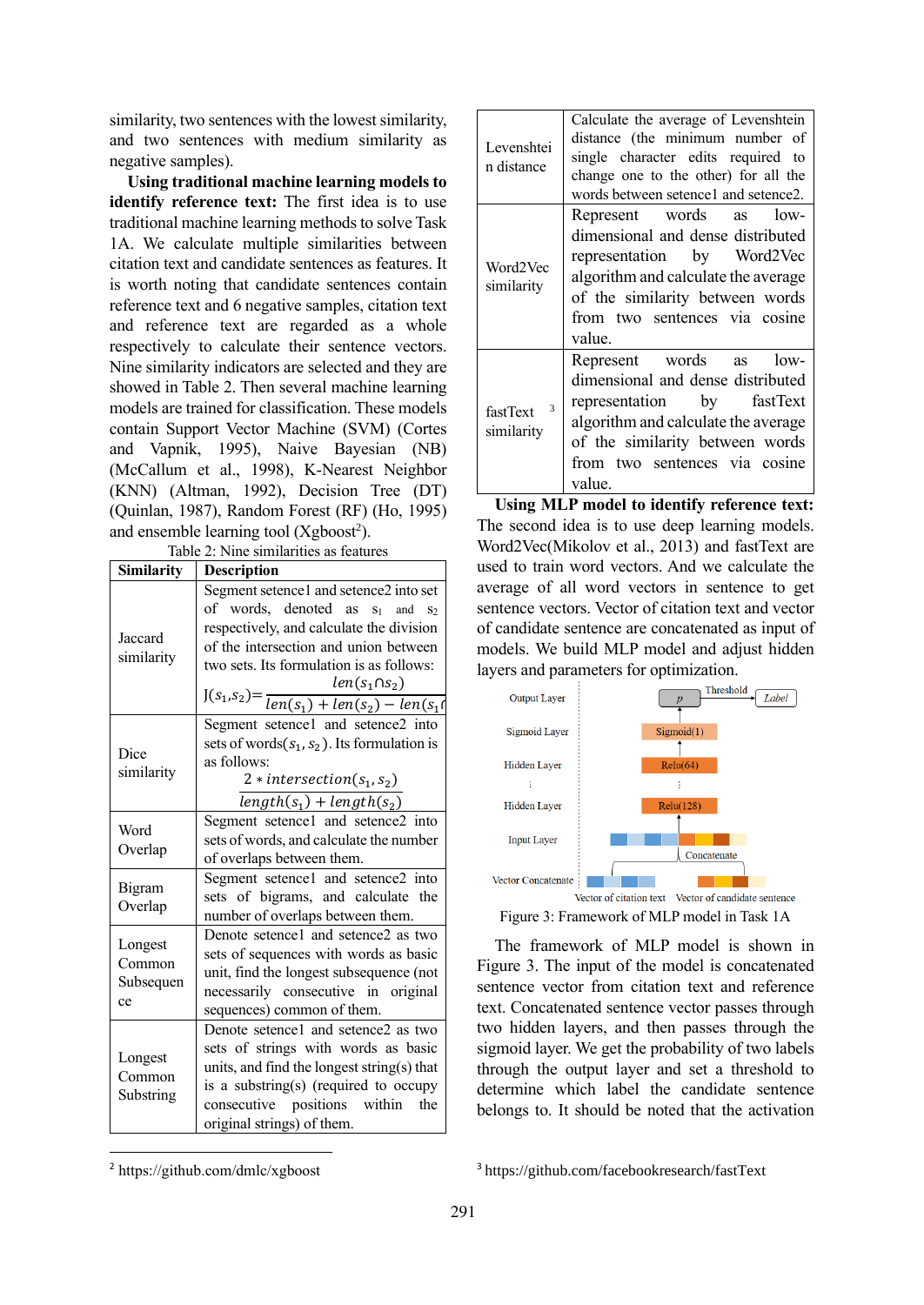function of the hidden layer is Relu, and the number of neural nodes is 128 and 64 respectively. These parameters are finally determined based on comparative experiments.

## **3.2 Task 1B based on sentence vector and word embedding**

In Task 1B, it is a multi-label classification task. There are five labels (facets): "Method\_Citation", "Result Citation", "Aim Citation", "Implication Citation", "Hypothesis Citation". The research framework of Task 1B is shown in Figure 4. Firstly, 753 pairs of citation text and reference text is extracted from data set. Secondly, training set and test set are split from the extracted data by sampling. Then, sentence vectors are generated from word frequency and word vector based on which traditional machine learning models are used to classify the facets. In addition, the word embedding matrix is used as input, and deep learning models are also applied in Task 1B. In order to test the effects of different models, accuracy score is used.





**Data sampling:** The number of samples in five facets varies greatly (see Figure 5). Training set and test set should not be divided from all the samples directly. In order to balance all kinds of samples in training set and test set, we randomly select 80% of samples from each label to form training set, and the remaining 20% of the samples are used as test set.



Figure 5: Number of samples in each label

**Using traditional machine learning models to identify the facets based on sentence vector:** As illustrated in the framework, traditional machine learning models are employed in Task 1B based on the input of sentence vectors. By the way, sentence vectors are generated from word frequency and word vector separately. In the first way, nouns, verbs, adverbs, adjectives are selected after part-ofspeech tagging. Then, sentence vectors are generated by One-hot or TF (Term Frequency) based on the selected words. In the second way, fastText and BERT<sup>4</sup> are used to train word vector. And we calculate the average of all word vectors in the sentence to generate the sentence vector. After that, traditional machine learning models introduced in Task 1A are used for the multi-label classification. Besides, we add another ensemble learning tool LightGBM<sup>5</sup>. During testing, if the model cannot assign a label to a sample, we will set the sample's label to "Method\_Citation".".

**Using deep learning models to identify the facets based on word embedding:** We also build deep learning models for the multi-label classification in Task 1B. In this scheme, word embedding matrix is used as input. Long Short-Term Memory (LSTM) (Hochreiter & Schmidhuber, 1997) and Recurrent Neural Network (RNN) (Rumelhart et al., 1986) are applied in the feature selection layer separately. They convert the word embedding matrix into a 128-dimensional vector. Then the vector passes through a hidden layer, and we get the probabilities that the sample belongs to five labels. When the probability is greater than 0.5, we assign the corresponding label to the sample. If the sample fails to obtain a label, we set its label to "Method Citation".



Figure 6: Framework of MLP model in Task 1B

<sup>5</sup> https://github.com/microsoft/LightGBM

<sup>4</sup> https://github.com/google-research/bert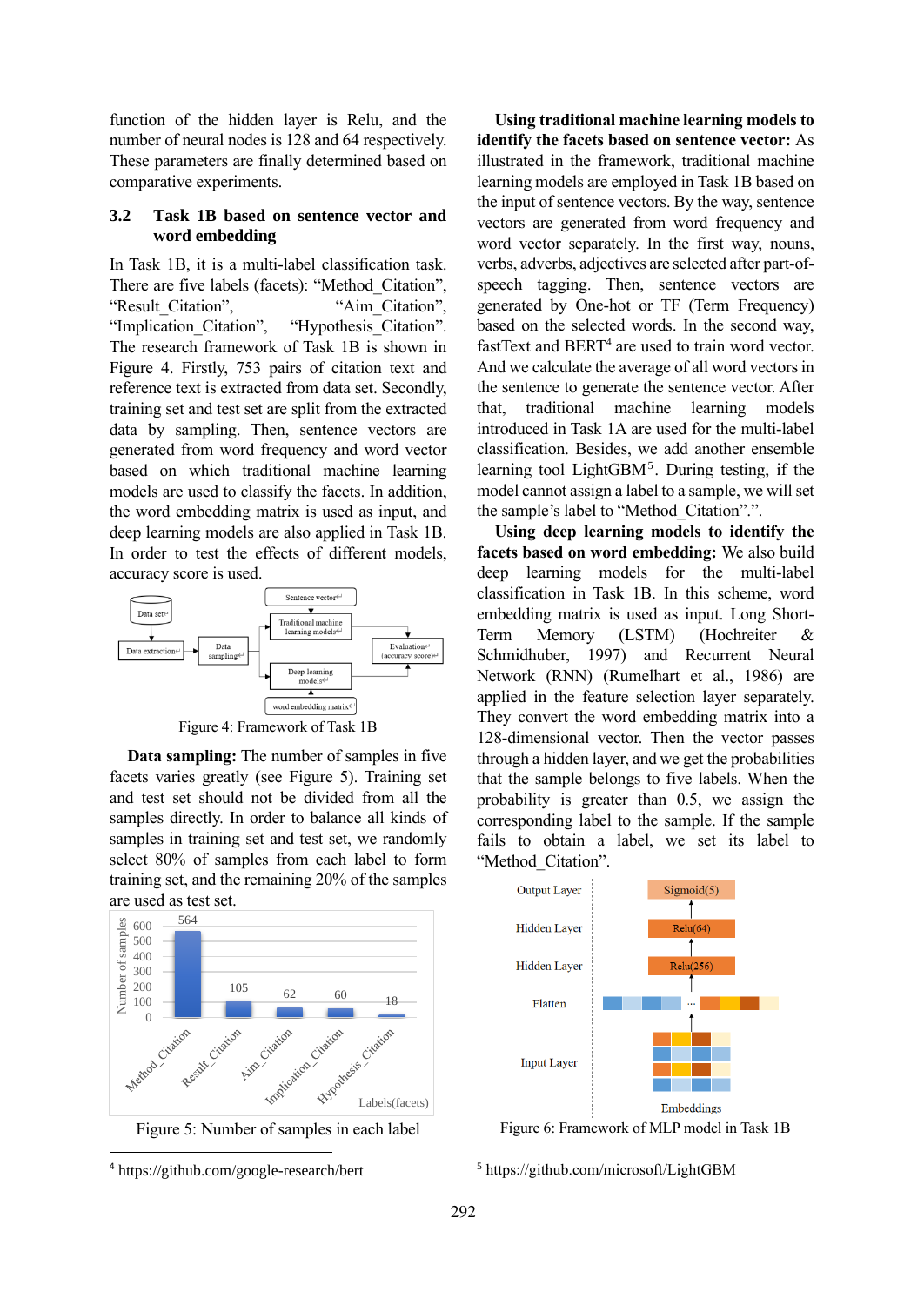In Figure 5, We build an MLP model for Task 1B. The word embedding matrix is flatted into a vector, and the vector pass through two hidden layers. Finally, the model outputs the probabilities that the sample belongs to five labels.

### **3.3 Task 2 based on sentence similarity**

In Task 2, we select sentences from reference text by calculating cosine similarity between the sentence and the original abstract to generate abstract. The steps are as follows:

**a.** Word vector is trained by fastText.

**b.** Sentence vectors of reference sentences (identified in Task 1A) and the original abstract are generated by calculating the average of vectors of all words in the sentence.

**c.** Calculate cosine similarity between reference sentences and the original abstract based on their sentence vectors.

**d.** Select sentences according to their similarities to generate summary, and length of the summary does not exceed 250 words.

#### **4 Experiments and results analysis**

In this section, we report the results of different models in Task 1A and Task 1B.

#### **4.1 Experimental result of Task 1A**

For task 1A, we use nine similarities as features and applied traditional machine learning models to identify reference text. MLP model is also employed based on the input of sentence vector. In this section, we report and analysis the results of these models.

**Results of traditional machine learning models:** Input of sentence vector is generated based on nine similarities. And five classification models in Scikit-learn<sup>6</sup>: Random Forest, Decision Tree, SVM, NB, KNN are applied. In addition, ensemble learning model by Xgboost is employed. Precision, Recall, and  $F_1$ -value are used to evaluate their performance. The results of 5-fold cross validation are shown in Table 3.

| Model         | P      | R      | F1     |
|---------------|--------|--------|--------|
| Xgboost       | 0.5124 | 0.5449 | 0.5280 |
| Random Forest | 0.6732 | 0.4087 | 0.5084 |
| Decision Tree | 0.4680 | 0.4442 | 0.4550 |
| <b>SVM</b>    | 0.6415 | 0.3168 | 0.4230 |

Table 3: Evaluation results of models

| NΒ | 626 | 30    | 06<br>0.4 |
|----|-----|-------|-----------|
| N  | ,57 | .3345 | 3987      |

From Table 3, we can see that ensemble learning method by Xgboost achieves the optimal  $F_1$ -value.

**Results of MLP model:** Word vectors are trained through two tools: Word2Vec and fastText. The training corpus consists of two parts: (1) Full-text of reference papers and citing papers from "Training-Set-2018". (2) Full-text of reference papers from "ScisummNet-2019". The vector dimension is set to 200. Through comparative experiments, we finally determined the optimal parameter settings under these two kinds of word vector, as shown in Table 4.

Table 4: Parameters of MLP models

| Model            | MLP FT       | MLP FT     |
|------------------|--------------|------------|
| Word             | fastText     | Word2Vec   |
| vector           |              |            |
| Optimizer        | adam         | RMSprop    |
| Loss             | binary_cross |            |
|                  | entropy      | mse        |
| Epoch            | 20           | 20         |
| <b>Hidden</b>    | Rule (128)   | Rule (128) |
| layer            | Rule (64)    | Rule (64)  |
| <b>Threshold</b> | 0.577        | 0.602      |

The evaluation results of these two models are shown in Table 5.

Table 5: Evaluation results of MLP models

| Model                     | D      | R      | F1     |
|---------------------------|--------|--------|--------|
| MLP FT                    | 0.6486 | 0.6316 | 0.6400 |
| W <sub>2</sub> Vs<br>MLP. | 0.6428 | 0.5684 | 0.6034 |

As surfaced in Table 5, the results based on fastText is better than Word2Vec. F1-value of the best result is 0.64. Compared with the results of machine learning models, MLP works better.

But when we use the trained models to identify the sentences in reference papers for citation text, the models output far more than 5 sentences. In order to ensure the effect of the final test, we develop a sentence filtering strategy in reference papers:

**a.** We pick out nouns in citation text and sentences of reference papers.

**b.** In reference paper, sentences with the same noun as citation text are filtered out.

**c.** We use trained models to identify the filtered sentences. Because we find that 609 of the 753 pairs of citation text and reference text have the same nouns.

**d.** When the final test, if there is no sentence with

<sup>6</sup> <https://scikit-learn.org/stable/index.html>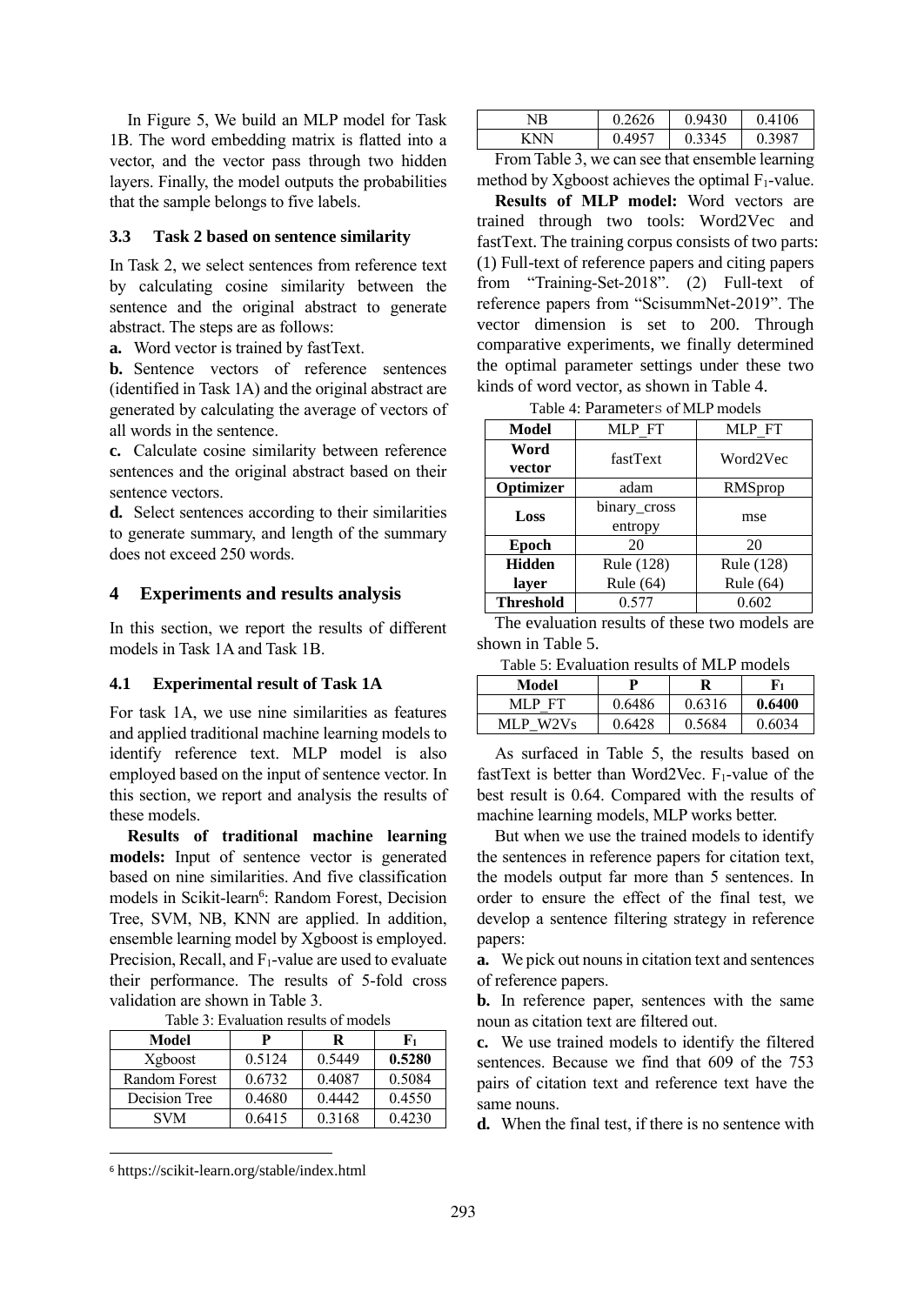the same noun as citation text in the reference paper, we will test all sentences in the reference paper.

### **4.2 Experimental results of Task 1B**

For Task 1B, sentence vector and word embedding matrix are used as input. Then traditional machine learning models and deep learning models are applied for the multi-label classification. Now, we report and analysis the results of these models.

**Accuracy score of traditional machine learning models based on one-hot:** Sentence vectors are generated by one-hot in two ways. (1) Nouns, verbs, adverbs and adjectives are only selected in citation text. (2) Nouns, verbs, adverbs and adjectives are selected in both citation text and reference text. Many machine learning models in Scikit-learn and ensemble learning models by Xgboost and LightGBM are applied for classification. Accuracy score is used to evaluate these models. Random Forest and two ensemble models work better, and their accuracy scores are demonstrated in Table 6.

| Table 6: Evaluation results of models based on One-hot |  |
|--------------------------------------------------------|--|
|--------------------------------------------------------|--|

| Model            | citation | citation text and |  |
|------------------|----------|-------------------|--|
|                  | text     | reference text    |  |
| Random<br>Forest | 0.7580   | 0.8025            |  |
| Xgboost          | 0.7134   | 0.6688            |  |
| LightGBM         | 0.7707   | 0.7962            |  |

From Table 6, when sentence vectors are generated by One-hot based on citation text and reference text, Random Forest works better and its accuracy score is 0.8025.

**Accuracy score of traditional machine learning models based on TF (Term Frequency):** We also use TF to generate vectors in two ways: citation text, citation text and reference text. Evaluation results of Random Forest, Xgboost and LightGBM are shown in Table 7.

Table 7: Evaluation results of models based on TF

| Model            | citation<br>text | citation text and<br>reference text |
|------------------|------------------|-------------------------------------|
| Random<br>Forest | 0.7580           | 0.7962                              |
| Xgboost          | 0.7134           | 0.7580                              |
| LightGBM         | 0.6624           | 0.7962                              |

As suggested in Table 7, when sentence vectors are generated by TF based on citation text and reference text, Random Forest and LightGBM achieve higher accuracy score.

**Accuracy\_score of traditional machine learning models based on fastText:** Sentence vectors are generated based on fastText word vector. Sentence vector of citation text is recorded as  $v_1 = (x_1, x_2, \ldots, x_n)$ , and sentence vector of reference text is recorded as  $v_2 = (y_1, y_2, \ldots, y_n)$ . We also calculate  $|v_1 - v_2| = (|x_1 - y_1|, |x_2 - y_2|, ..., |x_n - y_n|)$  and  $v_1 * v_2$  $=(x_1 * y_1, x_2 * y_2 ... x_n * y_n)$ . We make four combinations of  $v_1$  and  $v_2$ :

**a.**  $(v_1, v_2) = (x_1, x_2, \ldots, x_n, y_1, y_2, \ldots, y_n)$ 

**b.**  $(v_1, v_2, |v_1-v_2|) = (x_1, x_2, \ldots, x_n, y_1, y_2, \ldots, y_n, |x_1-y_1|,$  $|x_2 - y_2|$  ...  $|x_n - y_n|$ 

**c.**  $(v_1, v_2, v_1 * v_2) = (x_1, x_2 ... x_n, y_1, y_2 ... y_n, x_1 * y_1,$ *x2\*y<sup>2</sup> ... xn\*yn*)

**d.**  $(v_1, v_2, |v_1-v_2|, v_1*v_2) = (x_1, x_2... x_n, y_1, y_2... y_n, |x_1-v_2|)$  $y_1$ ,  $|x_2-y_2|$   $\ldots$   $|x_n-y_n|$ ,  $x_1 \times y_1$ ,  $x_2 \times y_2$   $\ldots$   $x_n \times y_n$ )

In each combination, vectors are concatenated as input of different models. Evaluation results of Random Forest, Xgboost and LightGBM are shown in Figure 7.



Figure 7: Evaluation results of models based on fastText

As shown in Figure 7, under different conditions, LightGBM performs better than the other two models. When  $v_1$ ,  $v_2$ ,  $|v_1-v_2|$  and  $v_1 \times v_2$  are concatenated as input, LightGBM reaches the highest accuracy score  $(0.8280)$ .

**Accuracy score of traditional machine learning models based on BERT:** We train word vector by BERT and calculate sentence vectors. Evaluation results of three models are shown in Figure 8.



Figure 8: Evaluation results of models based on BERT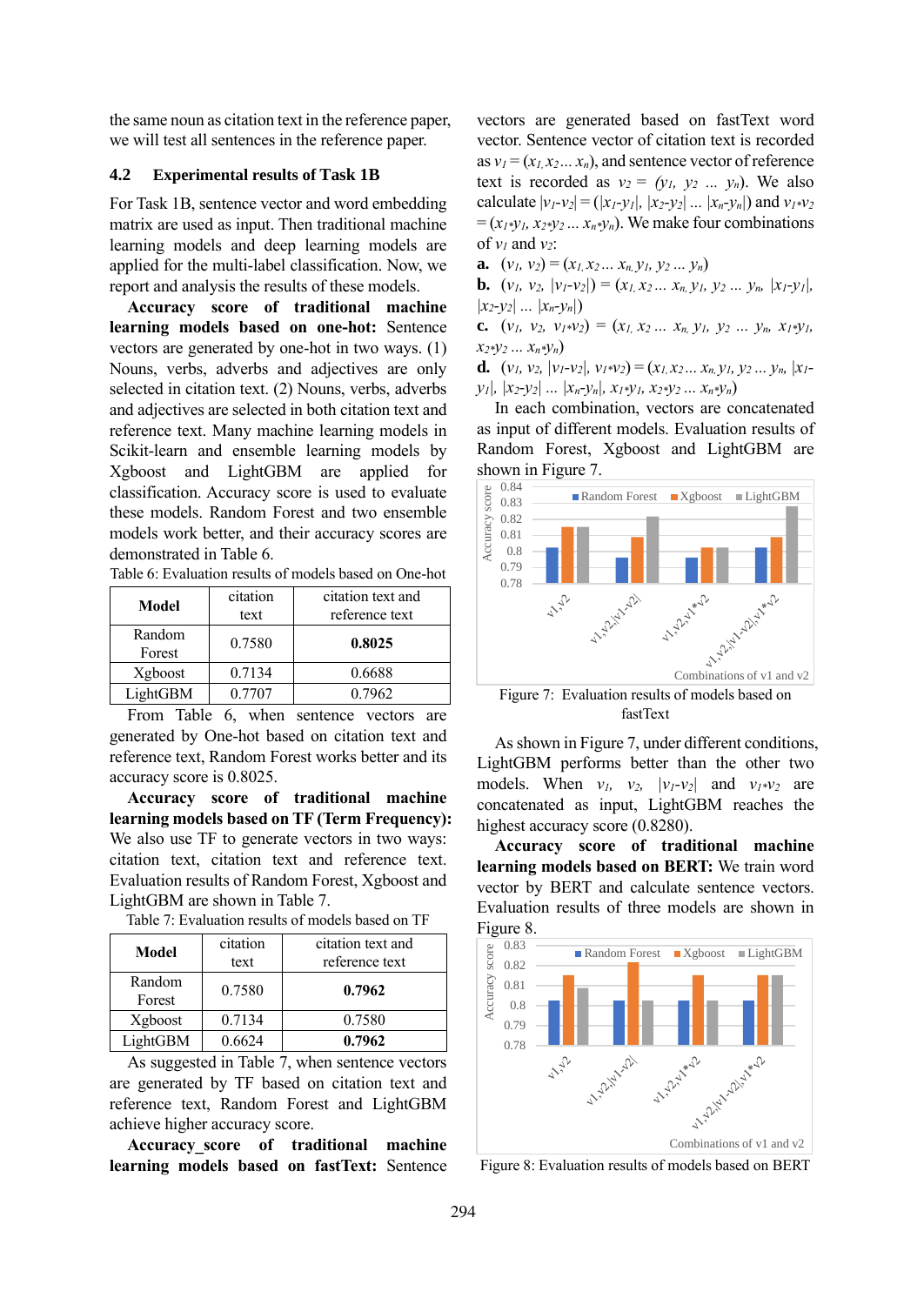As illustrated in Figure 8, under different conditions, Xgboost performs better than the other two models. When  $v_1$ ,  $v_2$ , and  $|v_1 - v_2|$  are concatenated as input, Xgboost get the highest accuracy score (0.8217). But its performance is slightly worse than LightGBM with fastText word vectors (see Figure 7).

**Accuracy score of deep learning models based on word embedding:** Word vectors trained by fastText and BERT are used to construct word embedding matrix of citation text and reference text. Then three deep learning models: LSTM, RNN and MLP are applied with the input of word embedding matrix. Accuracy score of the three models are shown in Figure 9.



Figure 9: Evaluation results of deep learning models

From Figure 9, we can see that MLP performs best among the three models. But its accuracy score is lower than the previous results of LightGBM and Xgboost (see Figure 7 and Figure 8).

## **5 Conclusion and future work**

In Task 1A, training data and test data are constructed by negative sampling. And the ratio of positive to negative examples has been optimized. Next, we use deep learning model (MLP) with the input of sentence vectors and traditional machine learning models based on nine similarity features to identify the reference text. The effect of MLP is proved to be better than that of traditional machine learning models. As for Task 1B, we calculate different combinations of sentence vectors as input. Traditional machine learning models and deep learning models have been evaluated on classifying the facets of reference text. In this process, the effect of using pre-training model (BERT) to obtain word vector is worse than that of using fastText to train word vector based on training set. And traditional machine models (LightGBM and Xgboost) work better than deep learning models.

Generally, word vectors can reflect more semantic information compared to traditional machine learning features. We create a suitable number of training data by negative sampling in Task 1A, so deep learning model (MLP) works better. While in Task 1B, insufficient training data makes deep learning models inferior to traditional machine learning models.

In future work, we can optimize training set through Data Augmentation Technology and apply other deep learning models for Task 1A. As for Task 1B, its recognition result is affected by the imbalance of data. We will try to expand the training data for the facets with smaller data scale from other data sources, such as structured abstract.

## **Acknowledgements**

This work is supported by National Natural Science Foundation of China (Grant No. 72074113).

## **Reference**

- Agarwal, N. K., Xu, Y. (Calvin), & Poo, D. C. C. (2011). A context-based investigation into source use by information seekers. Journal of the American Society for Information Science and Technology,  $62(6)$ ,  $1087-1104$ . https://doi.org/10.1002/asi.21513
- Aggarwal, P., & Sharma, R. (2016). Lexical and Syntactic cues to identify Reference Scope of Citance. Proceedings of the Joint Workshop on Bibliometric-Enhanced Information Retrieval and Natural Language Processing for Digital Libraries (BIRNDL), 103–112.
- Altman, N. S. (1992). An introduction to kernel and nearest-neighbor nonparametric regression. The American Statistician, 46(3), 175–185.
- Cohan, A., & Goharian, N. (2018). Scientific document summarization via citation contextualization and scientific discourse. International Journal on Digital Libraries, 19(2–3), 287–303.
- Cortes, C., & Vapnik, V. (1995). Support-vector networks. Machine Learning, 20(3), 273–297. https://doi.org/10.1007/BF00994018
- He, H., & Garcia, E. A. (2009). Learning from Imbalanced Data. IEEE Transactions on Knowledge and Data Engineering, 21(9), 1263–1284. https://doi.org/10.1109/TKDE.2008.239
- He, H., Yang Bai, Garcia, E. A., & Shutao Li. (2008). ADASYN: Adaptive synthetic sampling approach